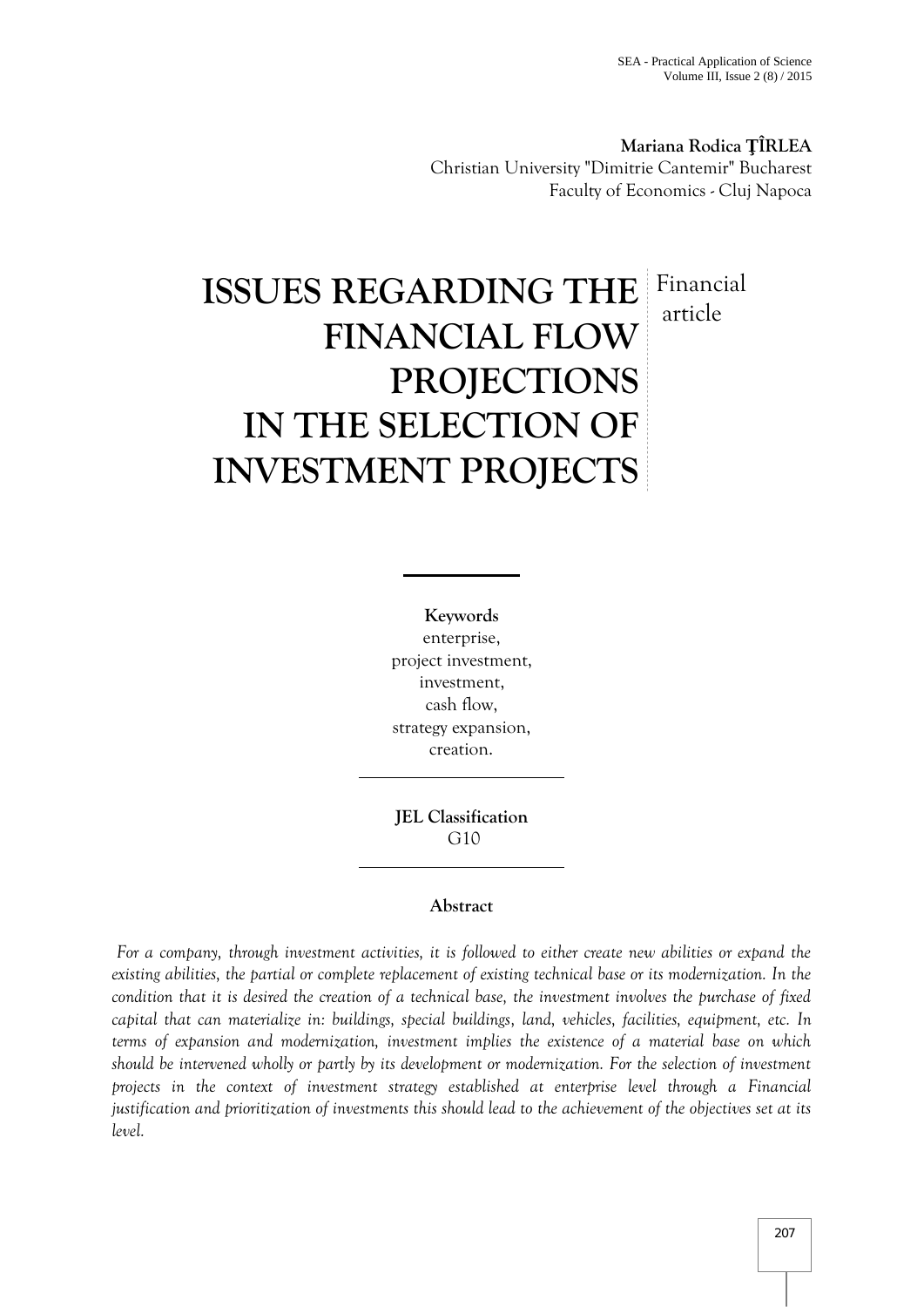# **1. Introduction**

"Profit is the primary element that keeps moving any economic activity.

No economic entity will work if you do not make a profit, because it must obtain income to cover expenses incurred in the operation of the company's activity. Profit is a stimulus for the purposes of economic development of the business, but also financial source for business development. In general, owners or shareholders want the distribution of the whole net profit as dividends. Losses lead to reduced branches with problems in development and these lead to development of societies branches that lead to progress. Losses charge those entrepreneurs who fail to adapt their production of goods and services to consumers' requirements. The quality of company management we can evaluate through the profit obtained by the economic entity (Nicoar, 2013)

For the enterprise, the goal is to obtain profit. As a result the investments represent a source of profit, a source of development and a source for supplementary income for businesses.

The specialty literature gives the investments the "investment function", motivated by the fact that investments are part of the enterprise functions. "These are mainly:

- $\triangleright$  The function to obtain contracts and orders from customers;
- $\triangleright$  production function;
- $\triangleright$  commercial function:
- $\triangleright$  staff function:
- $\triangleright$  investment function;
- Financial accounting functions (Badea, Dobrin,2006).

Investments are the result of financial management decisions aimed at obtaining new capabilities, development or upgrading an existing one, total or partial. An investment involves funding, respectively fixed capital. The effects of the economic efficiency of the investment are influenced by the achievement of fixed capital cost and the return on investment.

Theory and practice of specialty presents a classification of investment decisions depending on the conditions of risk. From this point of view the investments are grouped into investments with certainty, that have a high probability of realization because these are based on clear information, accurate and low influence of external factors and investment under uncertainty in which it is assumed that the investment will be able to take place, but with doubtful probability due to external factors influence growth, and not knowing their anticipated use of fuzzy information.

"Investment decision is considered as a multi-criteria approach, given the importance and its major role in financial theory.

All Investments for which can be done a

simple prediction of financial flows involve consideration of their return and risk" (Badea, Dobrin,2006).

"Determining investments profitability should take into account the existence of a time lag of financial flows (Badea, Dobrin,2006).

"Profit maximization requires an effort on the part of the economic unit to analyze all factors influencing the activity of the company (production cost, volume and structure of production, the rotation speed of capital) and which to complete in profit maximization" (Nicoar, 2013).

#### **2. Methods for forecasting financial flows that use the discounting technique**

The literature presents two methods for forecasting financial flows METHOD NPV (net present value) and RIR- METHOD (internal rate of return).

These methods are "based on the time value of money, using the discounting technique. The goal is to bring from the future, in the present, values representing CFW, using the updating factors corresponding to a data rate of the average cost of capital of the company" ( Trenca, pg.175).

a). METHOD NPV (net present value) to the extent that the net present value (NPV) is positive, projects shall be admitted as profitable."( Trenca, pg.175)

The forecast financial flows in selecting investment projects

According to the legal framework, enterprise-wide "determination of cash flow, represents a synthesis of own resources, grouped by origin. In the case of investment projects, by determining the financial flows there is estimated the difference between the input financial flows and output financial flows.

The amount obtained as the difference between input financial flows and output financial flows represents the net value of the project*.*

"In other words, it is necessary the use of updating techniques. The benchmark indicator is the net present value (NPV). An investment is acceptable, according to this criterion only if the net present value is positive. This criterion corresponds, in the case of private companies, to increase the company value." (Badea, Dobrin,2006)

b). "METHOD RIR- (internal rate of return method)

It is based on repeated attempts aiming at determining the specific project rates of profitability, corresponding to  $NPV = 0$ .

The advantage of these methods is the fact that:

- They follow the cash-flow throughout the project life

- .They permit to take into account the effects of inflation;

- They utilize and are based on conventional methods;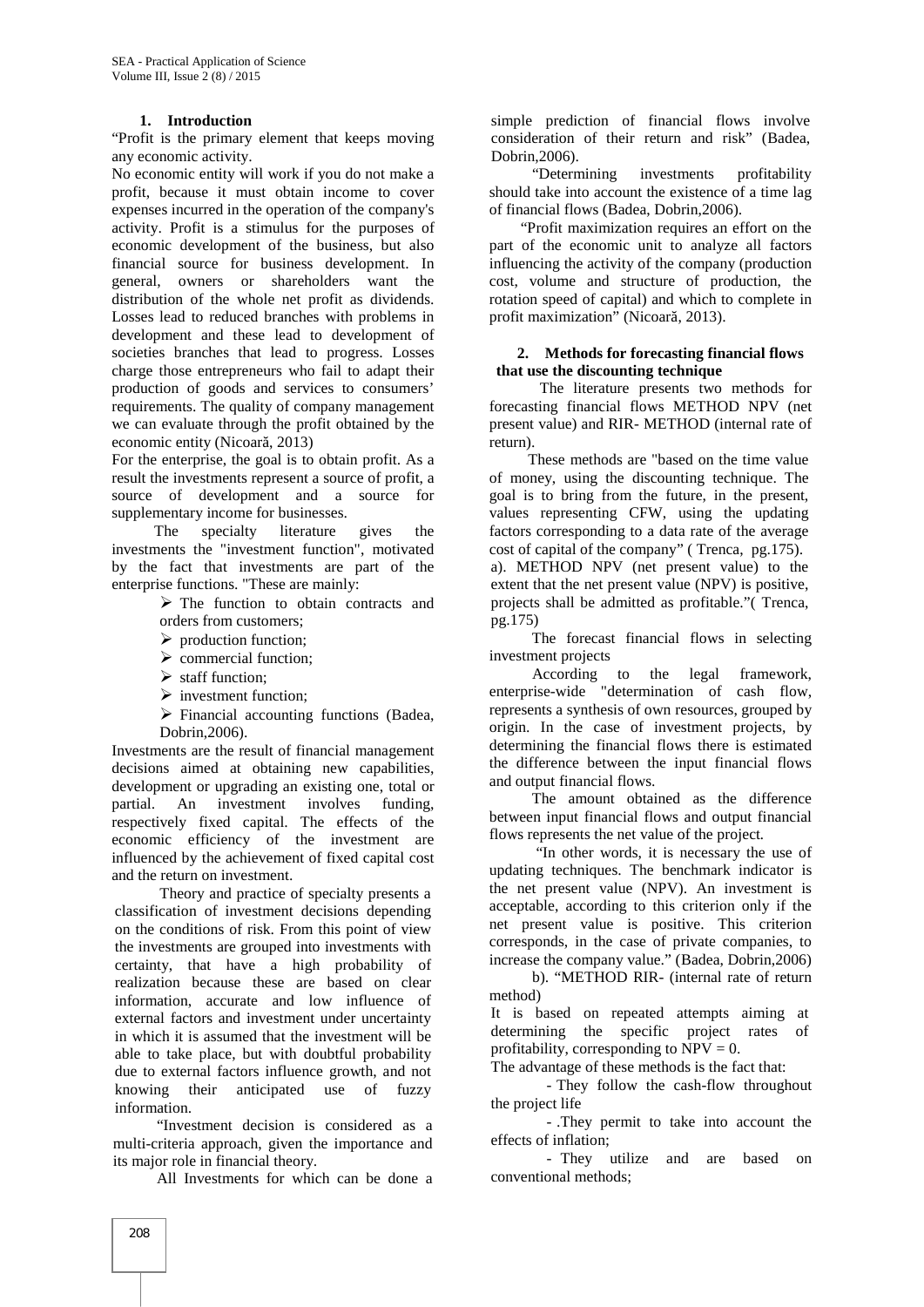They, to a certain point can predict also external factors that could influence over time cash flows.

# **3. The importance of the cash flows scoreboard and their forecasting in case of investment projects**

In the financial practice the dashboard of financial flows presents a major importance by the fact that it presents information regarding: the formation of the revolving fund, the improvement of the revolving fund, to varying needs for working capital, the revolving fund degradation , link with net cash and net cash variation issues.

For financial management, the dashboard financial flows represent a tool of information, analytic, control, in order to know the financial flows available as a result of operational activity financing and also the operational activity, the underlying investment decision making.

In case of projects, cash flow shou forecasting is performed over a period of time, respectively enrolling years coinciding with the life of the project. For the first year of life of the project, this amount for this year is allocated (distributed) also by months.

The scoreboard of forecast cash flows for projects presents vertically the next structure:

- A. INVESTMENT ACTIVITY:
	- a) Liquid inlets, which comprise: from asset sales of the company, capital contribution to the company, credit, project financing, medium and long term loans, grant aid;
	- b) Total investment liquidity outflows for making payments for: purchases of tangible and intangible assets fixed assets including VAT;
	- c) Total liquidity outflows in financing investment: loan repayments, interest payments and other financial payments.
- B. CASH FLOW FROM INVESTING ACTIVITIES (FNV.): It is calculated the difference:  $FNinv = [A]$ - [b] - [c]
- C. OPERATING ACTIVITY:

a). Treasury and cash equivalents at the beginning of period

- b). Receipts from customers;
- c). Payments to suppliers;
- d). Payments to employees
- e). Payments to the state budget
- f). Payments to the social insurance budget
- g). Interest paid

h). Net cash from operating activities at the end of the period

D. CASH FLOW FROM OPERATING ACTIVITY (FNExpl.):

It is calculated as difference: FNExpl. = [a]-  $[b]$ - $[c]$ - $[d]$ - $[e]$ - $[f]$ - $[g]$ 

E. CASH FLOW OF THE PERIOD (FNper.):

a). Cash flow of the period: FNper.  $= B+C$ ; b). Available cash derived from previous period;

c). Available cash at end of period.

In order to achieve the dashboard of financial flows, it starts from the forecast of sales that will be generated by the investment project and the revenues expected from the basic activity of the company. The importance of sales is due to the fact that, on the one hand it forms the turnover and on the other hand, the results depend on the size of these sales. As a result, sales represent a very high risk factor, which is why their monitoring of the implementation of the first year of the project is broken down into months to follow its sales expected and to control the trend. The recommendation for sales forecasting is that they should be drawn up based on actual contracts concluded with customers. Related to such incomes the expenditure is forecast to be obtained such income respectively material costs, staff costs, costs the state budget and the social insurance budget. Based on these indicators will be established forecast the gross and net financial results of the company, i.e. the profit and loss account. At this level, it is possible to build also balance sheets the expected for the life years related project.

# **4. Conclusions**

Financial management option for the decision of selection and implementation of an investment project involves the fulfillment of its efficiency criteria which result from the forecast indicators on the full length of his life:

- Correct prediction of the sales generated by the project;
- As correctly prediction of sales in operating activities taking account contracts in such a manner somewhat that the net present value to record only positive values on the full life of the project;
- Ratio of operating result to be higher or equal to 10%;;
- profitability rate on invested capital to be higher or equal to 5%;
- the leverage ratio on medium and long term to be no more than 60%;
- Correctly assessing of the need for capital;
- Correctly estimating of the revenue that the investment will generate;
- Correctly sizing expenses related to income;
- Internal rate of return (IRR) to higher than or equal to the average cost of capital. For a project, there are realized several